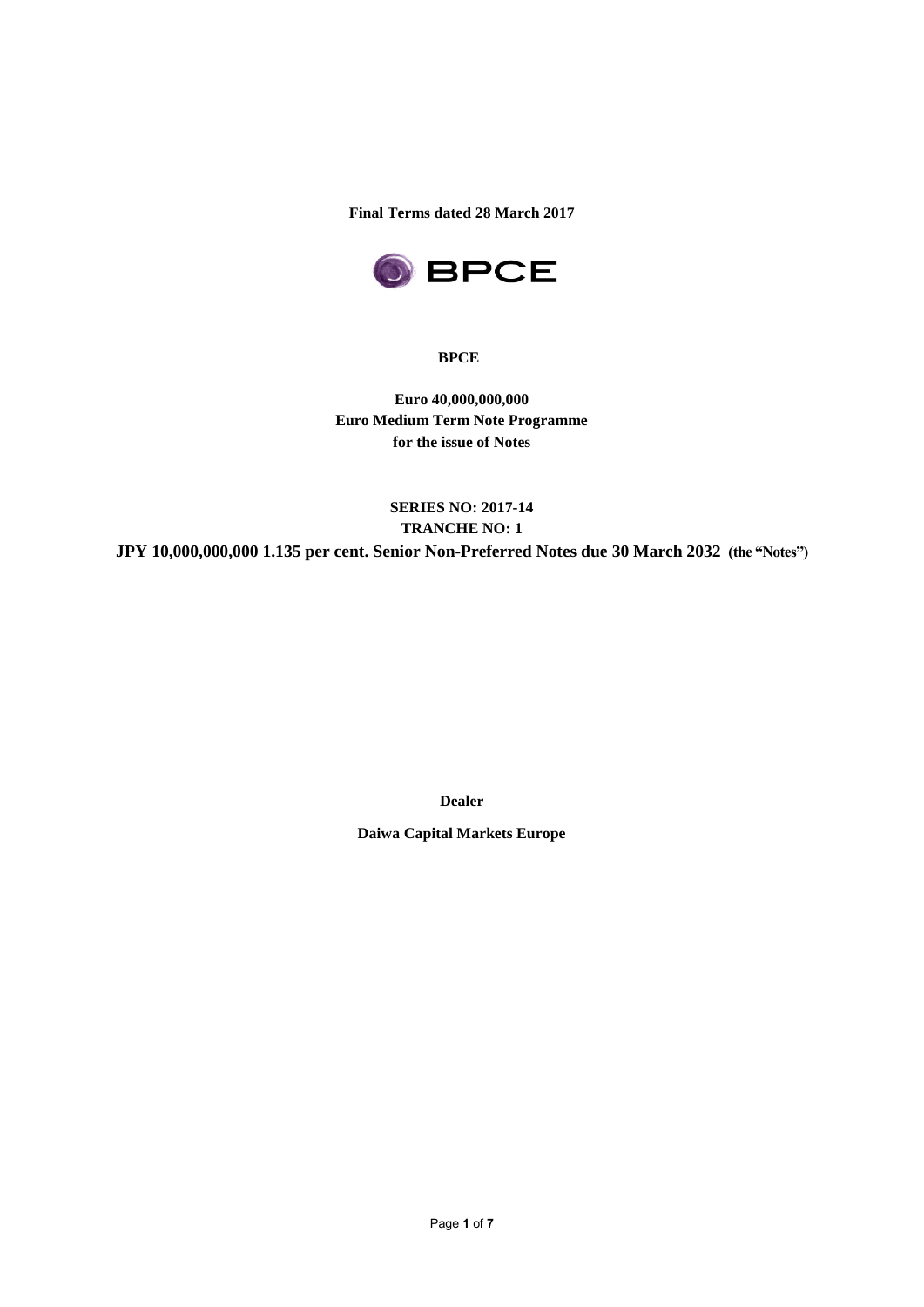#### **PART A – CONTRACTUAL TERMS**

Terms used herein shall be deemed to be defined as such for the purposes of the Conditions (the "**Conditions**") set forth in the base prospectus dated 21 December 2016 which received visa n°16-595 from the *Autorité des marchés financiers* (the "**AMF**") on 21 December 2016 (the "**Base Prospectus**") and the supplements to the Base Prospectus dated 16 February 2017 and 2 March 2017 which received visa n°17-060 and n°17-082 from the AMF on 16 February 2017 and 2 March 2017 (the "**Supplements**"), which together constitute a base prospectus for the purposes of the Prospectus Directive.

This document constitutes the Final Terms of the Notes described herein for the purposes of Article 5.4 of the Prospectus Directive and must be read in conjunction with such Base Prospectus. Full information on the Issuer and the offer of the Notes is only available on the basis of the combination of these Final Terms and the Base Prospectus. The Base Prospectus is available for viewing at the office of the Fiscal Agent or each of the Paying Agents and on the website of the AMF (www.amf-france.org) and copies may be obtained from BPCE, 50 avenue Pierre Mendès-France, 75013 Paris, France.

| 1. | Issuer: |                                                   | <b>BPCE</b>                                                                                                                                                  |
|----|---------|---------------------------------------------------|--------------------------------------------------------------------------------------------------------------------------------------------------------------|
| 2. | (i)     | Series Number:                                    | 2017-14                                                                                                                                                      |
|    | (ii)    | Tranche Number:                                   | 1                                                                                                                                                            |
|    |         | (iii) Date on which the Notes become<br>fungible: | Not Applicable                                                                                                                                               |
| 3. |         | Specified Currency or Currencies:                 | Japanese Yen ("JPY")                                                                                                                                         |
| 4. |         | Aggregate Nominal Amount:                         |                                                                                                                                                              |
|    | (i)     | Series:                                           | JPY 10,000,000,000                                                                                                                                           |
|    | (ii)    | Tranche:                                          | JPY 10,000,000,000                                                                                                                                           |
| 5. |         | Issue Price:                                      | 100 per cent. of the Aggregate Nominal Amount                                                                                                                |
| 6. |         | Specified Denomination(s):                        | JPY 100,000,000                                                                                                                                              |
| 7. | (i)     | Issue Date:                                       | 30 March 2017                                                                                                                                                |
|    | (ii)    | Interest Commencement Date:                       | <b>Issue Date</b>                                                                                                                                            |
| 8. |         | Interest Basis:                                   | 1.135 per cent. Fixed Rate<br>(further particulars specified below)                                                                                          |
| 9. |         | Maturity Date:                                    | 30 March 2032                                                                                                                                                |
|    |         | 10. Redemption Basis:                             | Subject to any purchase and cancellation or early<br>redemption, the Notes will be redeemed on the Maturity<br>Date at 100 per cent. of their nominal amount |
|    |         | 11. Change of Interest Basis:                     | Not Applicable                                                                                                                                               |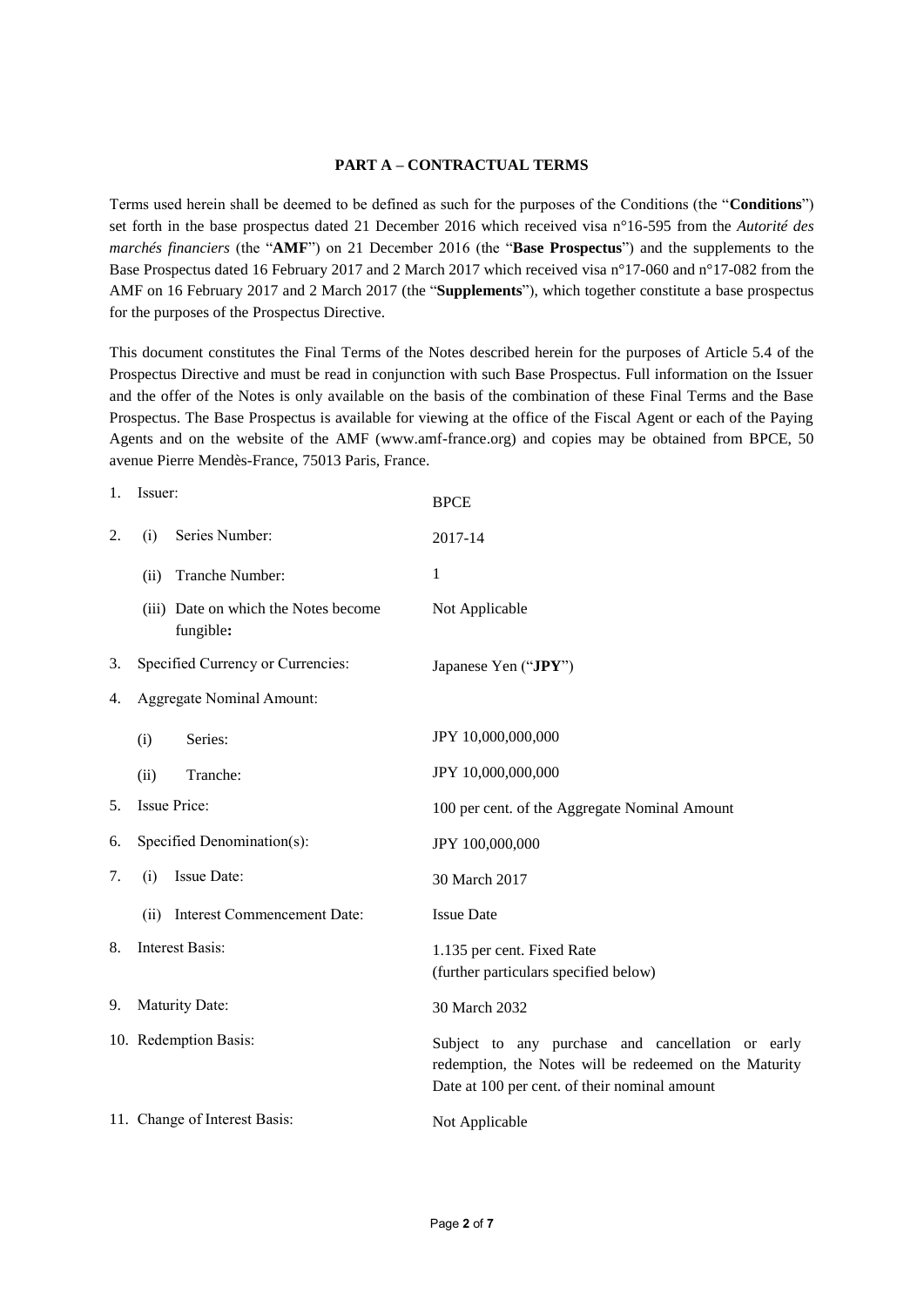|         |      | 12. Put/Call Options:                 | Not Applicable                                                 |
|---------|------|---------------------------------------|----------------------------------------------------------------|
| 13. (i) |      | Status of the Notes:                  | Senior Non-Preferred Notes                                     |
|         | (11) | Dates of the corporate authorisations |                                                                |
|         |      | for issuance of Notes obtained:       | Decision of the <i>Directoire</i> of the Issuer dated 25 April |
|         |      |                                       | 2016 and decision of Jean-Philippe Berthault, Head of          |
|         |      |                                       | Group Funding, dated 14 March 2017                             |

# **PROVISIONS RELATING TO INTEREST (IF ANY) PAYABLE**

|                | 14. Fixed Rate Note Provisions                                                                                | Applicable                                                                          |
|----------------|---------------------------------------------------------------------------------------------------------------|-------------------------------------------------------------------------------------|
| (i)            | Rate of Interest:                                                                                             | 1.135 per cent. per annum payable in arrear on each<br><b>Interest Payment Date</b> |
| (ii)           | Resettable:                                                                                                   | Not Applicable                                                                      |
| (iii)          | <b>Interest Payment Dates:</b>                                                                                | 30 March and 30 September in each year, commencing on<br>30 September 2017          |
| (iv)           | <b>Fixed Coupon Amount:</b>                                                                                   | JPY 567,500 per Note of JPY 100,000,000 Specified<br>Denomination                   |
| (v)            | <b>Broken Amount:</b>                                                                                         | Not Applicable                                                                      |
| (vi)           | Day Count Fraction:                                                                                           | 30/360, unadjusted                                                                  |
|                | (vii) Determination Dates:                                                                                    | Not Applicable                                                                      |
|                | (viii) Payments on Non-Business Days:                                                                         | <b>Modified Following</b>                                                           |
|                | 15. Floating Rate Note Provisions                                                                             | Not Applicable                                                                      |
|                | 16. Zero Coupon Note Provisions                                                                               | Not Applicable                                                                      |
|                | 17. Inflation Linked Interest Note Provisions                                                                 | Not Applicable                                                                      |
|                | PROVISIONS RELATING TO REDEMPTION                                                                             |                                                                                     |
|                | 18. Call Option                                                                                               | Not Applicable                                                                      |
| 19. Put Option |                                                                                                               | Not Applicable                                                                      |
| Option:        | 20. MREL/TLAC Disqualification Event Call                                                                     | Applicable                                                                          |
|                | 21. Final Redemption Amount of each Note                                                                      | JPY 100,000,000 per Note of JPY 100,000,000 Specified<br>Denomination               |
|                | 22. Inflation Linked Notes - Provisions relating<br>to the Final Redemption Amount:                           | Not Applicable                                                                      |
|                | 23. Early Redemption Amount                                                                                   |                                                                                     |
| (i)            | Early Redemption Amount(s) of each<br>Senior Preferred Note payable on<br>redemption upon the occurrence of a |                                                                                     |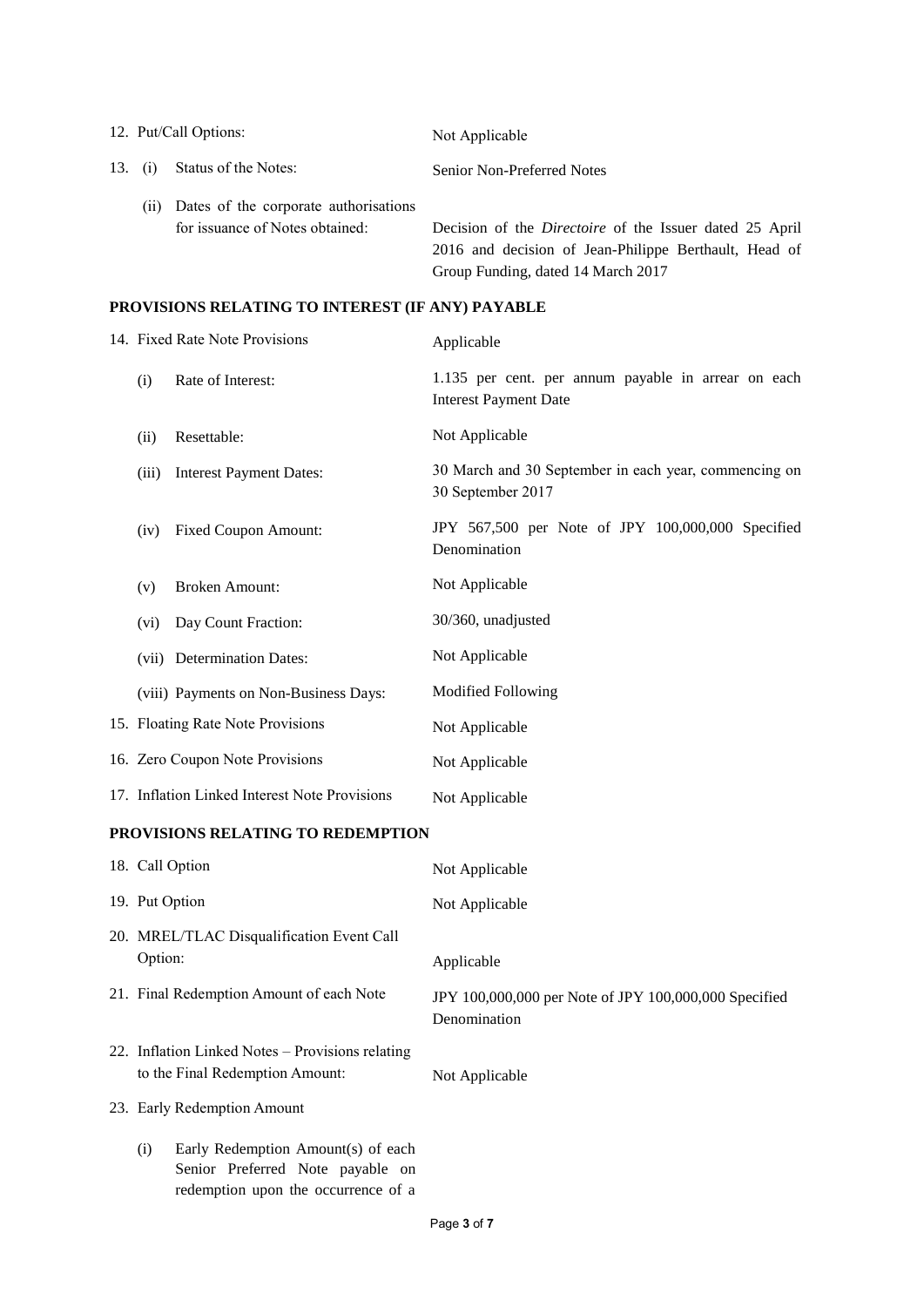|       | Withholding Tax Event (Condition<br>$6(i)(i)$ , a Gross-Up Event (Condition<br>6(i)(ii)) or for illegality (Condition<br>$6(1)$ :                                                                                                                               | Not Applicable                                                        |
|-------|-----------------------------------------------------------------------------------------------------------------------------------------------------------------------------------------------------------------------------------------------------------------|-----------------------------------------------------------------------|
| (ii)  | Early Redemption Amount(s) of each<br>Senior Non-Preferred Note payable on<br>redemption upon the occurrence of an<br>MREL/TLAC Disqualification Event<br>(Condition $6(g)$ ) or a Withholding Tax<br>Event (Condition $6(i)(i)$ ):                             | JPY 100,000,000 per Note of JPY 100,000,000 Specified<br>Denomination |
| (iii) | Early Redemption Amount(s) of each<br>Subordinated<br>Note<br>payable<br>on<br>redemption upon the occurrence of a<br>Capital Event (Condition 6(h), a<br>Withholding Tax Event (Condition<br>6(i)(i) or a Tax Deductibility Event<br>(Condition $6(i)(iii)$ ): | Not Applicable                                                        |
| (iv)  | Early Redemption Amount(s) of each<br>Note payable on redemption upon the<br>occurrence of an Event of Default<br>(Condition 9):                                                                                                                                | Not Applicable                                                        |
| (v)   | Redemption for taxation reasons<br>permitted on days others than Interest<br>Payment Dates (Condition 6(i)):                                                                                                                                                    | Yes                                                                   |
| (vi)  | Unmatured Coupons to become void<br>upon early redemption (Materialised<br>Bearer Notes only) (Condition 7(f)):                                                                                                                                                 | Not Applicable                                                        |
|       | <b>GENERAL PROVISIONS APPLICABLE TO THE NOTES</b>                                                                                                                                                                                                               |                                                                       |
|       | 24. Form of Notes:                                                                                                                                                                                                                                              | <b>Dematerialised Notes</b>                                           |
| (i)   | Form of Dematerialised Notes:                                                                                                                                                                                                                                   | Bearer form (au porteur)                                              |

(ii) Registration Agent: Not Applicable (iii) Temporary Global Certificate: Not Applicable (iv) Applicable TEFRA exemption: Not Applicable 25. Financial Centre(s): London, TARGET and Tokyo 26. Talons for future Coupons or Receipts to be attached to Definitive Notes (and dates on which such Talons mature): Not Applicable 27. Details relating to Instalment Notes: amount of each instalment, date on which each payment is to be made: Not Applicable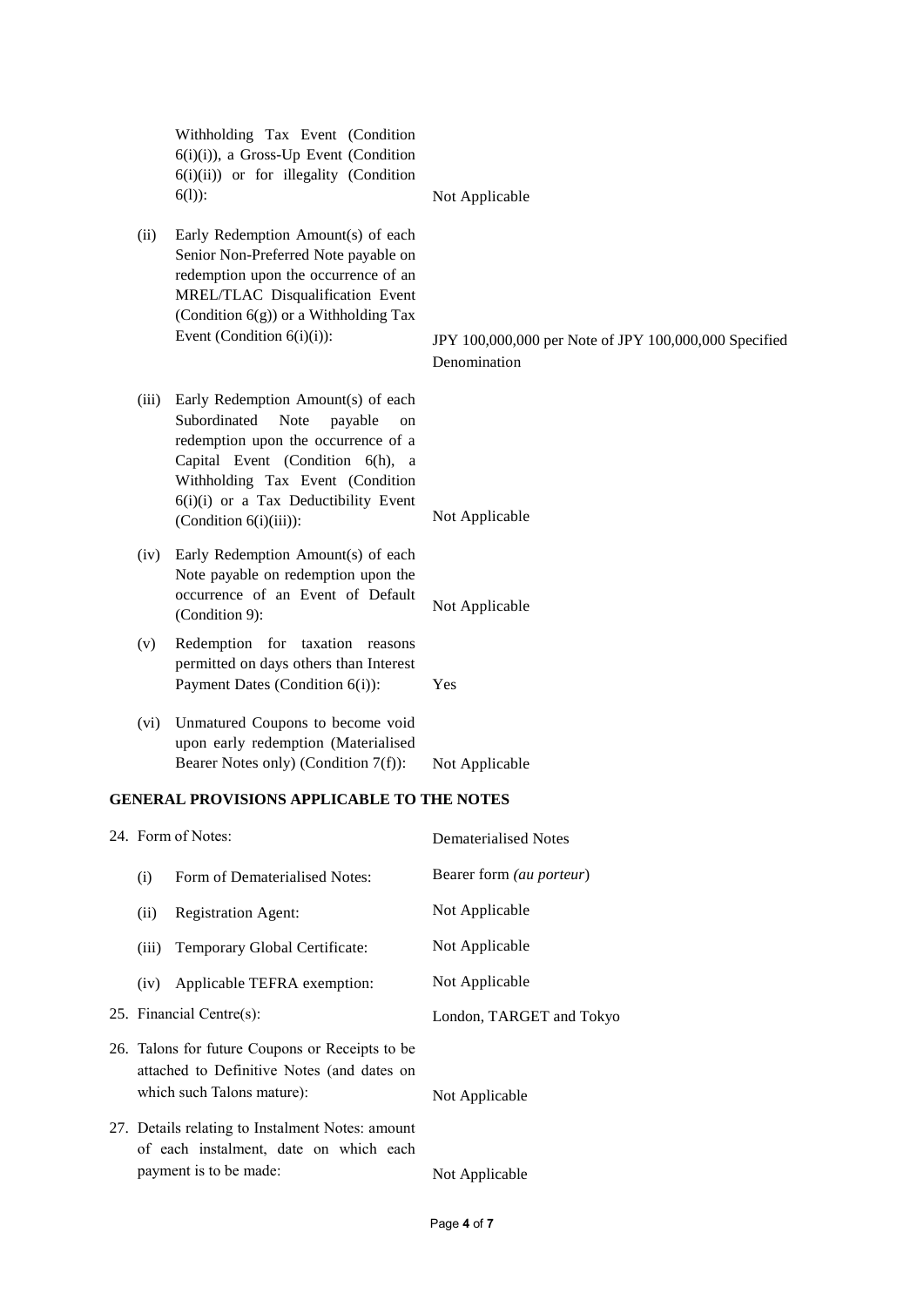| 28. Redenomination provisions:                                                        | Not Applicable                                                                                                                                                                                                                       |
|---------------------------------------------------------------------------------------|--------------------------------------------------------------------------------------------------------------------------------------------------------------------------------------------------------------------------------------|
| 29. Purchase in accordance with Article L.213-1<br>A and D.213-1 A of the French Code |                                                                                                                                                                                                                                      |
| monétaire et financier:                                                               | Applicable                                                                                                                                                                                                                           |
| 30. Consolidation provisions:                                                         | Not Applicable                                                                                                                                                                                                                       |
| 31. Waiver of Set-Off:                                                                | Applicable                                                                                                                                                                                                                           |
| 32. Masse:                                                                            | Contractual Masse shall apply                                                                                                                                                                                                        |
|                                                                                       | Name and address of the Representative:<br>MCM AVOCAT, Selarl d'avocats interbarreaux inscrite au<br>Barreau de Paris<br>10, rue de Sèze<br>75009 Paris<br>France<br>Represented by Maître Antoine Lachenaud, Co-gérant -<br>associé |
|                                                                                       | Name and address of the alternate Representative:<br>Maître Philippe Maisonneuve<br>Avocat<br>10, rue de Sèze<br>75009 Paris<br>France                                                                                               |
|                                                                                       | The Representative will receive a remuneration of<br>Euro 2,000 (excluding VAT) per year.                                                                                                                                            |

# **RESPONSIBILITY**

The Issuer accepts responsibility for the information contained in these Final Terms.

Signed on behalf of BPCE

Duly represented by: Jean-Philippe Berthault, Head of Group Funding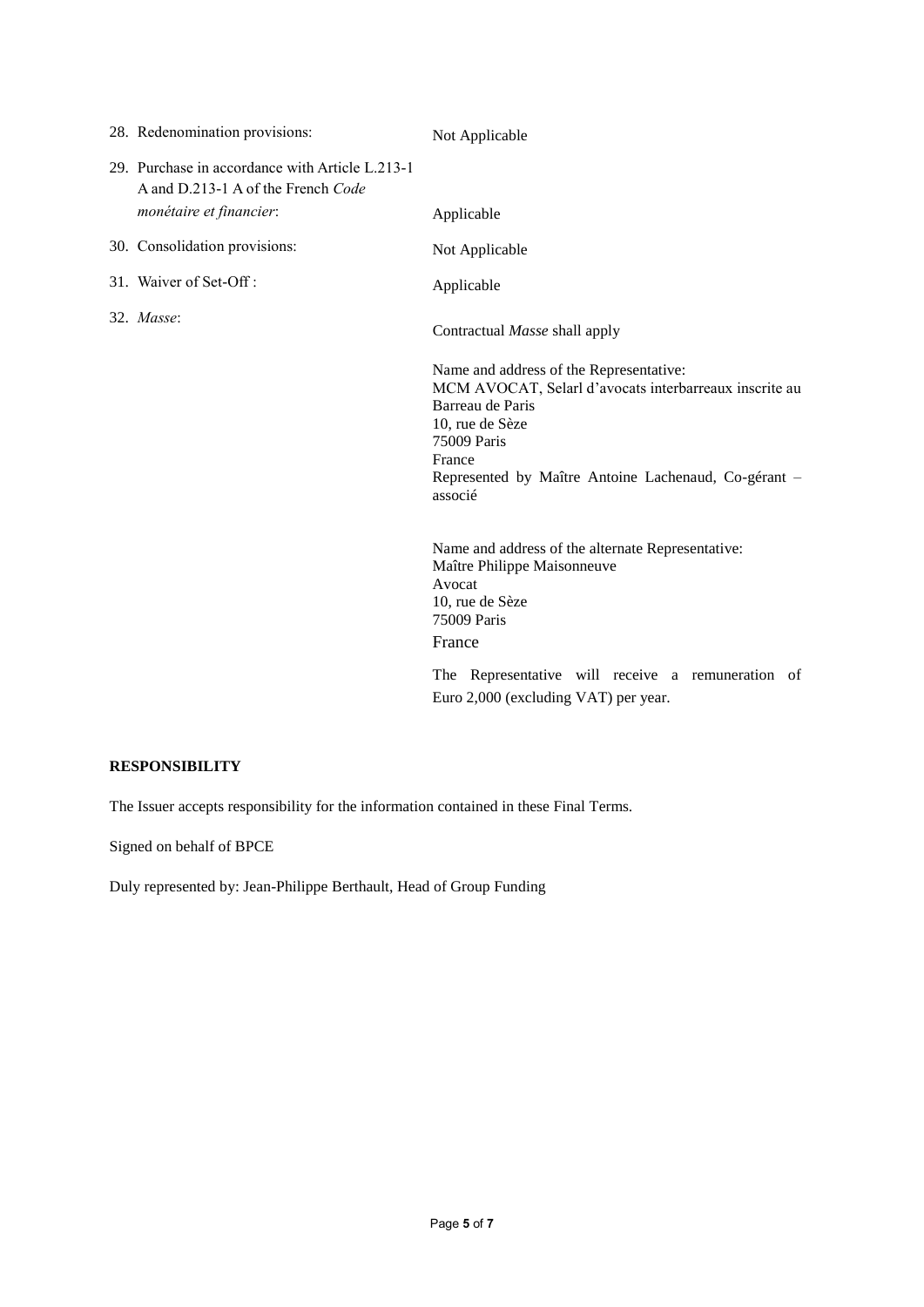### **PART B – OTHER INFORMATION**

## **1. LISTING AND ADMISSION TO TRADING**

| (i) Listing and Admission to trading:      | Application has been made by the Issuer (or on its behalf) for<br>the Notes to be listed and admitted to trading on Euronext Paris<br>with effect from the Issue Date |
|--------------------------------------------|-----------------------------------------------------------------------------------------------------------------------------------------------------------------------|
| (ii) Estimate of total expenses related to |                                                                                                                                                                       |
| admission to trading:                      | EUR 9,500                                                                                                                                                             |

### **2. RATINGS**

| Ratings: | The Notes to be issued are expected to be rated:                                                                            |
|----------|-----------------------------------------------------------------------------------------------------------------------------|
|          | Fitch: A                                                                                                                    |
|          | $S\&P:BBB+$                                                                                                                 |
|          | Each of Fitch and S&P is established in the European Union and<br>registered under Regulation (EC) No 1060/2009 as amended. |

### **3. INTERESTS OF NATURAL AND LEGAL PERSONS INVOLVED IN THE ISSUE**

Save as discussed in "Subscription and Sale", so far as the Issuer is aware, no person involved in the offer of the Notes has an interest material to the offer.

#### **4. YIELD**

| Indication of yield: | 1.135 per cent. semi-annually                                      |
|----------------------|--------------------------------------------------------------------|
|                      | The vield is calculated at the Issue Date on the basis of the Issu |

The yield is calculated at the Issue Date on the basis of the Issue Price. It is not an indication of future yield.

#### **5. OPERATIONAL INFORMATION**

| ISIN:         |                                                     | ISIN: FR0013245610 / CUSIP: 05571A AL9 |
|---------------|-----------------------------------------------------|----------------------------------------|
| Common Code:  |                                                     | 158305038                              |
| Depositaries: |                                                     |                                        |
| (i)           | Euroclear France to act as<br>Central Depositary:   | Yes                                    |
| (ii)          | Common Depositary for<br>Euroclear and Clearstream: | No                                     |